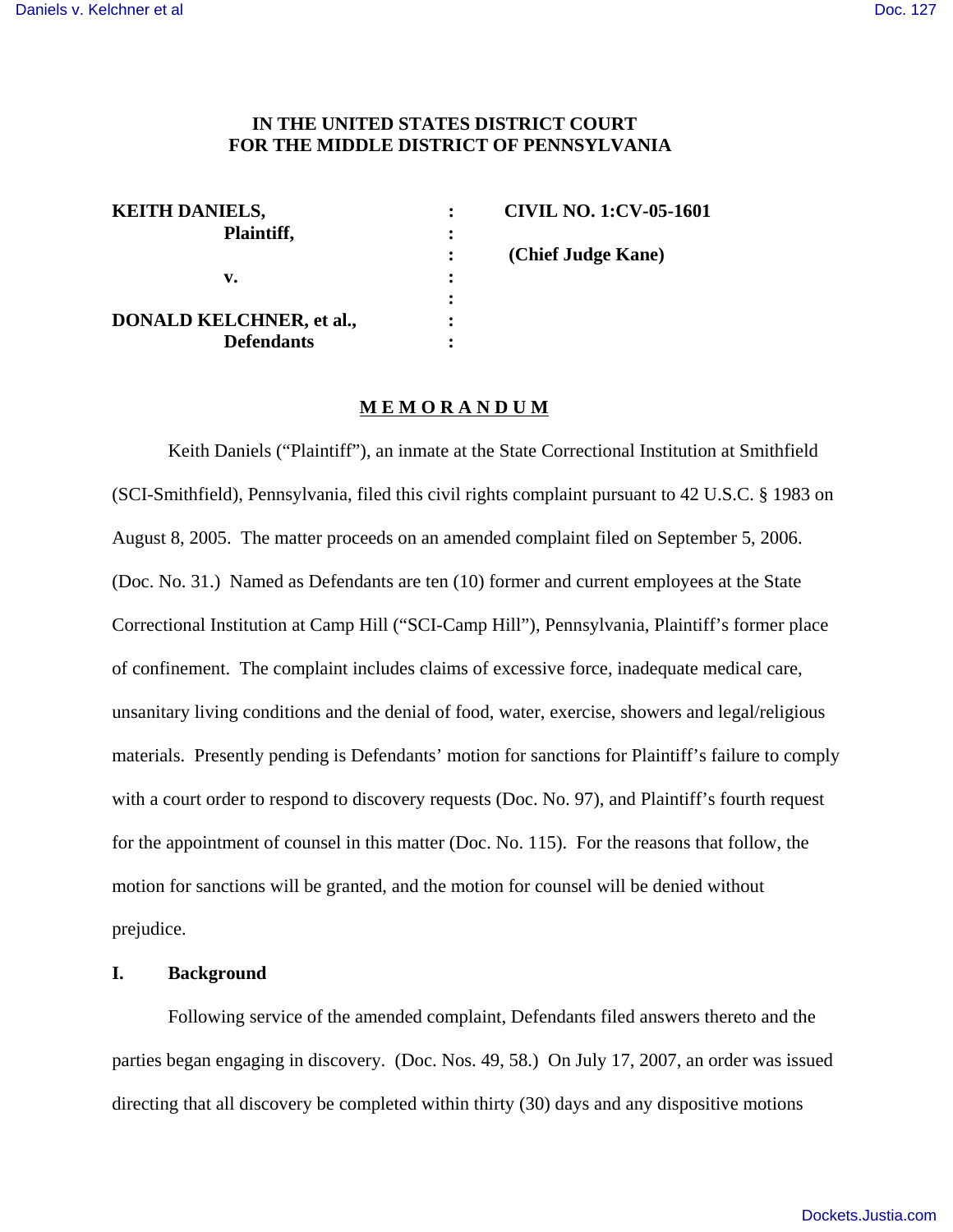filed within thirty (30) days from the close of discovery. (Doc. No. 68.) On August 7, 2007, Defendants filed a motion to depose Plaintiff, which was thereafter granted by the Court. (Doc. No. 78.) On November 14, 2007, a motion filed by Defendants to enlarge the discovery deadline was granted.<sup>1</sup> The discovery period was extended until December 31, 2007, with any dispositive motions due within thirty (30) days of the close of discovery. On the same date, Defendants served Plaintiff with Interrogatories and a Request for Production of Documents. (Doc. No. 97, Exs. B, C.) Responses to the discovery requests were due on or before December 17, 2007.

On December 28, 2007, Defendants filed a motion to compel discovery because Plaintiff had failed to respond to their discovery requests or seek an enlargement of time within which to do so. (Doc. No. 87.) Plaintiff failed to oppose the motion to compel. As such, on January 22, 2008, the Court ordered Plaintiff to respond to the motion within ten (10) days. (Doc. No. 89.) Following the grant of an enlargement of time, Plaintiff responded to the motion to compel by stating that the documents mentioned during his deposition were not in his possession and/or were yet to be acquired, but would be produced for Defendants' review at a mutually convenient time. (Doc. No. 93.)

On May 30, 2008, the Court issued an order finding Plaintiff's response to the motion to compel to be inadequate, and granting the motion. Within twenty (20) days, Plaintiff was directed to provide Defendants with complete answers to the interrogatory questions, and to respond to the requests for documents by specifying which documents were not in his possession, who had immediate possession, what documents could be produced immediately and

<sup>&</sup>lt;sup>1</sup> Defendants sought the extension due to Plaintiff's testimony during his deposition that he had certain documents and information pertaining to the issues in this action that were neither with him at the deposition or contained in his inmate filed maintained by the Department of Corrections.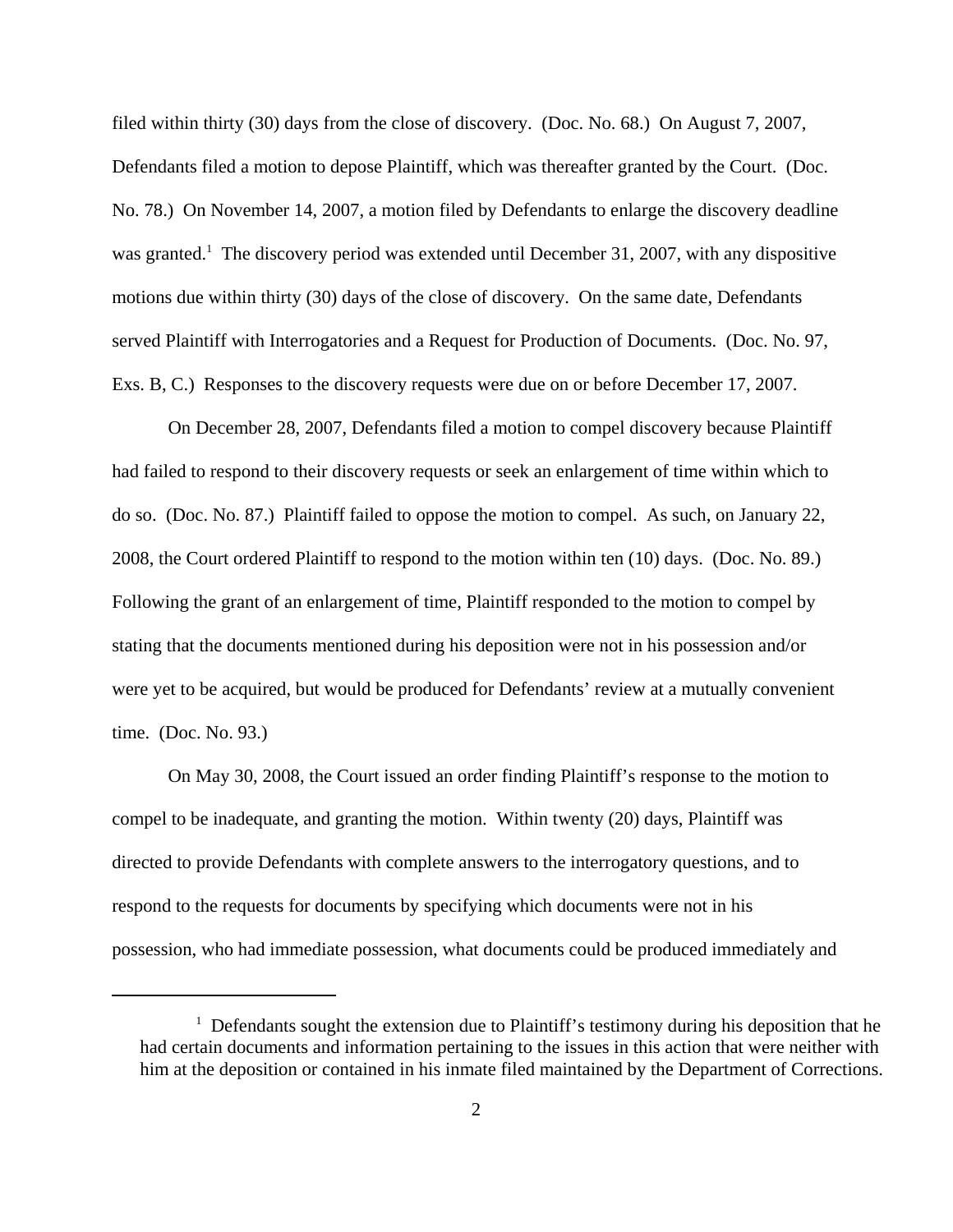when production of the remaining documents could be expected. (Doc. No. 95.)

 Plaintiff failed to respond to the order of May 30, 2008. Defendants then filed the pending motion for sanctions pursuant to Fed. R. Civ. P. 37(b)(2)(A). (Doc. No. 97.) As relief they seek the dismissal of Plaintiff's action or, in the alternative, an order prohibiting Plaintiff from supporting or disputing any claims or defenses with documents or other information not disclosed in response to Defendants' discovery requests.

### **II. Discussion**

#### **A. Motion for Counsel**

Pending is Plaintiff's fourth motion seeking the appointment of counsel in this matter. (Doc. No. 115.) In his motion and supporting brief, Plaintiff contends that counsel if necessary because he does not have the ability to present his case and the legal issues involved are complex and "largely turn on credibility determinations." (Doc. No. 115 at 1.) He also claims that counsel is needed because a medical expert will be required at trial.

The Court has previously set forth the well-established factors utilized in making a determination as to whether the appointment of counsel is warranted on behalf of a prisoner in a civil case. (Doc. Nos. 16, 44, 68.) As such, these principles will not be repeated herein. Plaintiff has failed to come forward with any new arguments demonstrating his need for the appointment of counsel in this case. Rather, he advances the same arguments previously considered and rejected by the Court. The docket clearly evidences Plaintiff's ability to litigate this case on his own. Presently pending is a motion for summary judgment filed by Defendants. One of the grounds set forth in support of summary judgment is Plaintiff's failure to exhaust

3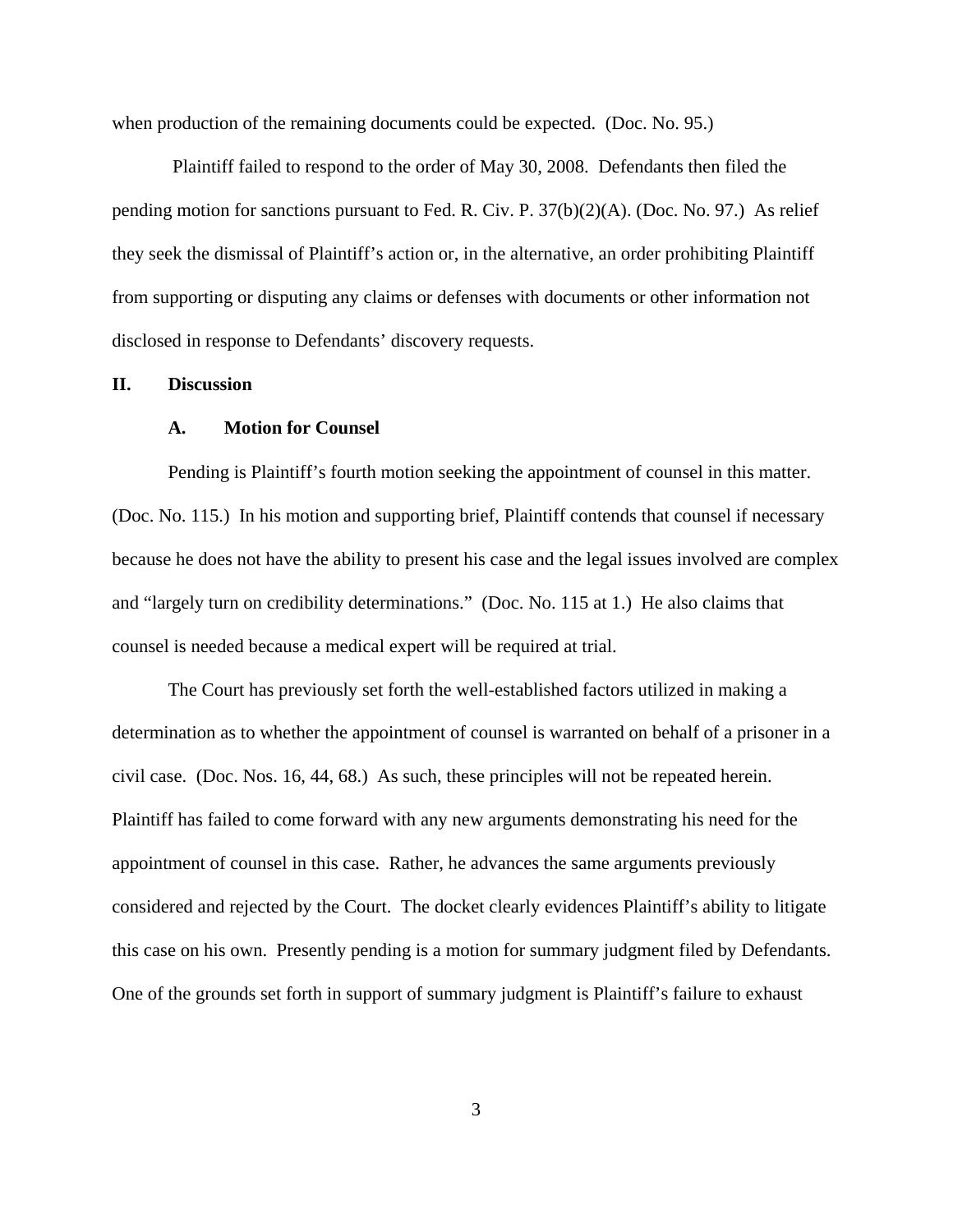administrative remedies. Plaintiff has filed his opposition to the motion.<sup>2</sup> As such, any concerns by Plaintiff regarding preparation for trial are premature at this point. For these reasons, as well as the reasons previously set forth by the Court with regard to the denial of Plaintiff's earlier motions for counsel, the instant motion will be denied without prejudice.

#### **B. Motion for Sanctions**

Federal Rule of Civil Procedure 37(b)(2)(A) authorizes the Court to impose sanctions on a party who violates an order of the Court to "provide or permit discovery." Sanctions for violation of Rule 37(b)(2)(A) include orders by the court ranging from designating that certain facts be admitted, to prohibiting the disobedient party from supporting or opposing designated claims or defenses, to monetary damages or even the dismiss of all or part of the action. Fed. R. Civ. P.  $37(b)(2)(A)(I)-(Vii)$ .

In the instant matter, it is undisputed that Plaintiff failed to respond to Defendants' discovery requests and motion to compel discovery. It is further undisputed that after being directed to respond to the motion to compel, and thereafter being afforded additional time within which to do so, Plaintiff submitted an inadequate response prompting the Court's order of May 30, 2008, directing Plaintiff to provide Defendants with complete answers to the outstanding interrogatory questions and document requests. It is undisputed Plaintiff failed to comply with this order.

Whether to impose sanctions for failure to comply with discovery orders is committed to the Court's discretion. See Flaherty v. M.A. Brunder & Sons, Inc., 202 F.R.D. 137, 141 (E.D.

 $2$  The motion for summary judgment will be addressed in a separate Memorandum and Order to be issued by the Court.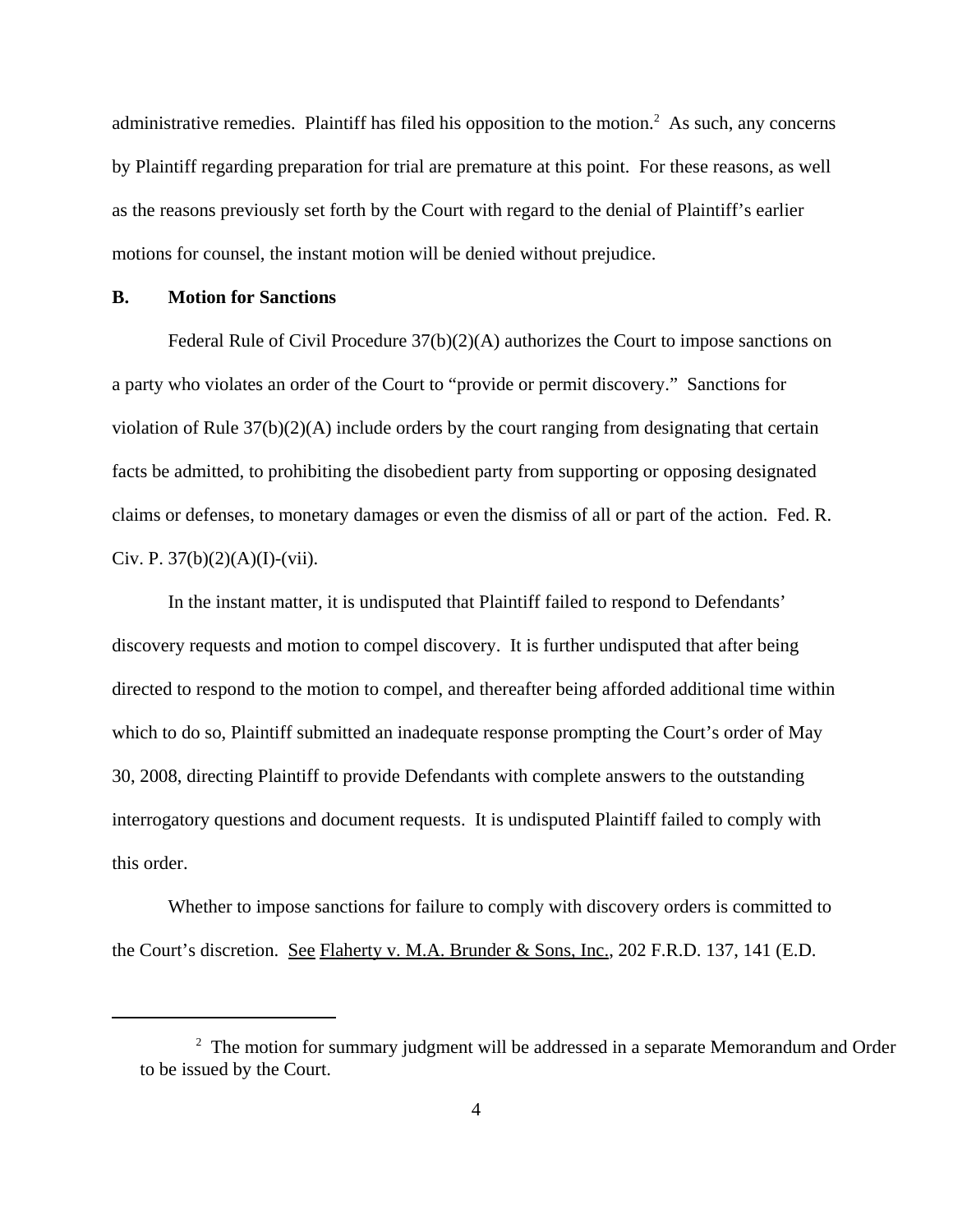Pa. 2001). In exercising this discretion, the Court is guided by the following standards. Any sanction imposed should be just. Further, the sanction must be specifically related to the particular claim or claims at issue in the order to provide discovery violated by the offending party. Ins. Corp. of Ireland, Ltd. v. Compagnie Des Bauxites, 456 U.S. 694, 707 (1982). Within the context of these principles, the Court is to assess the culpability of the offending party and the prejudice to the party seeking sanctions. See Estate of Spear v. Commissioner of Internal Revenue, 41 F.3d 103, 111 (3d Cir. 1994). In so doing, the Fed. R. Civ. P. 37(b)(2) provides the court with a variety of sanctions it may impose.

There is no question that Defendants are entitled to some relief. Discovery requests were served upon Plaintiff following remarks he made in his deposition that (1) he wrote letters to Institution officials regarding an alleged grievance that is not in his inmate file maintained by the Department of Corrections and (2) that his sister was investigating the Defendants in this action to find information to support his claims but that Plaintiff could not identify what information she had gathered because it was in her possession. (Doc. No. 99, Ex. A, Daniels Dep. at 110-12, 205-08.) Plaintiff thereafter failed to respond to the discovery requests, or to Defendants' motion to compel with regard to said requests. After being directed to respond to the motion to compel, a completely inadequate response was submitted by Plaintiff. He thereafter failed to respond to the Court's order of May 30, 2008, directing him to provide Defendants with complete responses to the outstanding discovery requests.

In response to Defendants' motion for sanctions, Plaintiff attempts to argue that he was totally taken by surprise to see a motion for sanctions filed by Defendants. He claims that he gave prison officials "one (1) large envelope addressed to Ms. Susan L. Bucknum, Defendant's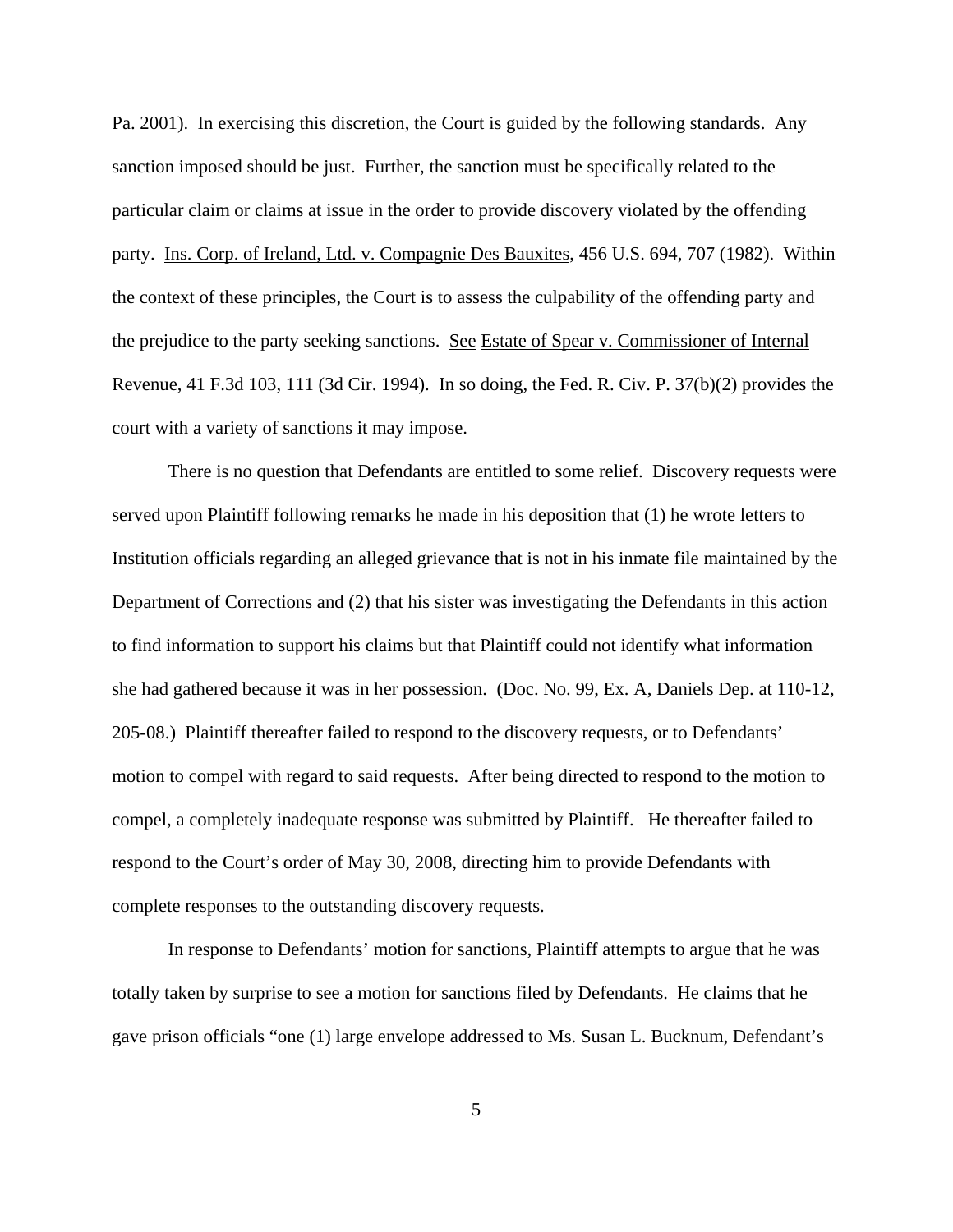counsel" on November 18, 2007, containing his responses to the discovery requests served by Defendants. (Doc. No. 102 at 1.) He maintains that the prison must have failed to mail his responses to the Court. However, Plaintiff's argument is not well-taken in light of the procedural history of this action. If this were the case, Plaintiff would surely have come forth with this argument earlier. In fact, in his response to Defendants' motion to compel filed on February 29, 2008, Plaintiff never raises this argument and merely claims that he is unable to respond to the outstanding discovery requests because the information/documents are not in his possession. (Doc. No. 93.)

In determining what penalty is appropriate, Defendants first urge the Court to dismiss the case in its entirety, with prejudice. Dismissal with prejudice is a drastic sanction which is "to be reserved for cases [where the breaching party exhibits] 'flagrant bad faith' and 'callous disregard' . . . . " Harris v. City of Philadelphia, 47 F.3d 1411 (3d Cir. 1995) (citing Poulis v. State Farm Fire and Casualty Co., 747 F.2d 863, 866-868 (1984)("[d]ismissal is a drastic sanction and should be reserved for those cases where there is a clear record of delay or contumacious conduct by the plaintiff."). The Third Circuit has identified certain factors that the district court must weigh before imposing the "extreme" sanction of dismissal: (1) the extent of the party's personal responsibility; (2) the prejudice to the adversary caused by the failure to meet scheduling orders and respond to discovery; (3) a history of dilatoriness; (4) whether the conduct of the party or the attorney was willful or in bad faith; (5) the effectiveness of sanctions other than dismissal, which entails an analysis of alternative sanctions; and (6) the meritoriousness of the claim or defense. Id. at 868, 870. These factors are not to be applied mechanically, nor must all the factors be satisfied to dismiss a case. Mindek v. Rigatti, 964 F.2d

6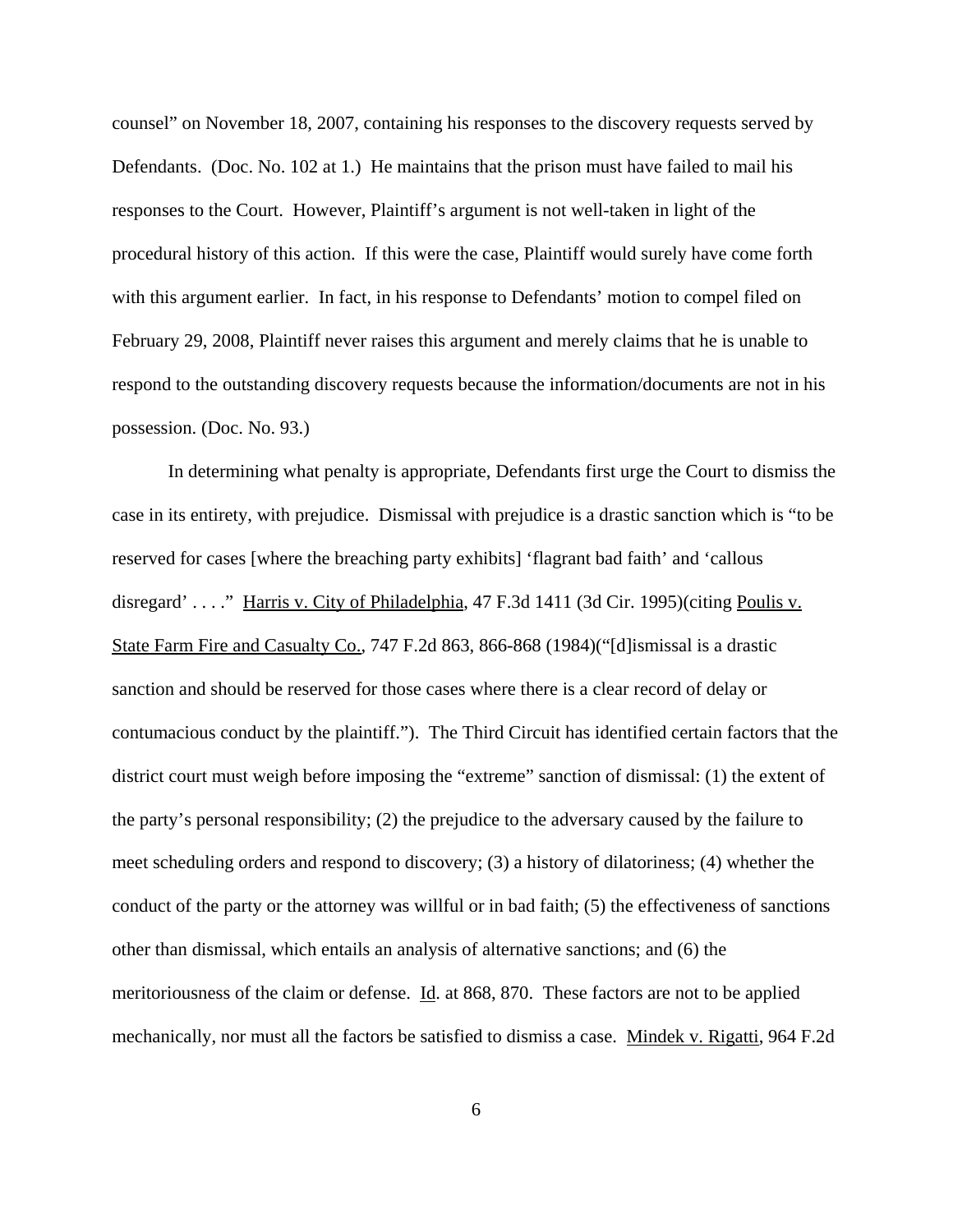1369, 1373 (3d Cir. 1992). In determining whether the action should be dismissed, the court engages in the weighing of all factors in the context of the complete litigation history, as opposed to finding the existence or non-existence of one factor dispositive.

Balancing the Poulis factors, the Court does not find that dismissal of the action with prejudice is appropriate. Plaintiff is a pro se litigant and, although he has clearly proven thus far that he is capable of litigating this action on his own, it is conceivable that he does not fully understand the relevance of the statements he made during his deposition and the requirements of responding to discovery requests propounded in response thereto. Further, any prejudice to Defendants with regard to Plaintiff's failure to respond to the discovery requests appears minimal at this point in light of the fact that they presently have filed a motion for summary judgment wherein one of their arguments is the failure of Plaintiff to exhaust all of his claims. Next, other than with respect to the instant discovery issue, Plaintiff has not demonstrated a history of delay or contumaciousness in this litigation. In addition, the allegations of his complaint, if established at trial, would support recovery. Finally, the Court believes that there exist other sanctions which are less severe than dismissal, but yet effective.

The interests of justice do require some sanction upon Plaintiff, otherwise pro se litigants may believe they can disregard the rules of discovery in litigating a civil action. Because Plaintiff proceed in forma pauperis in this matter, a monetary sanction does not seem to be the most effective. The Court finds the most appropriate and effective sanction to be a prohibition on Plaintiff from supporting or disputing any claims or defenses with the information/documents he failed to disclose in response to Defendants' discovery requests pertaining to the statements Plaintiff made during his deposition. Specifically, to the extent they exist, Plaintiff may not use

7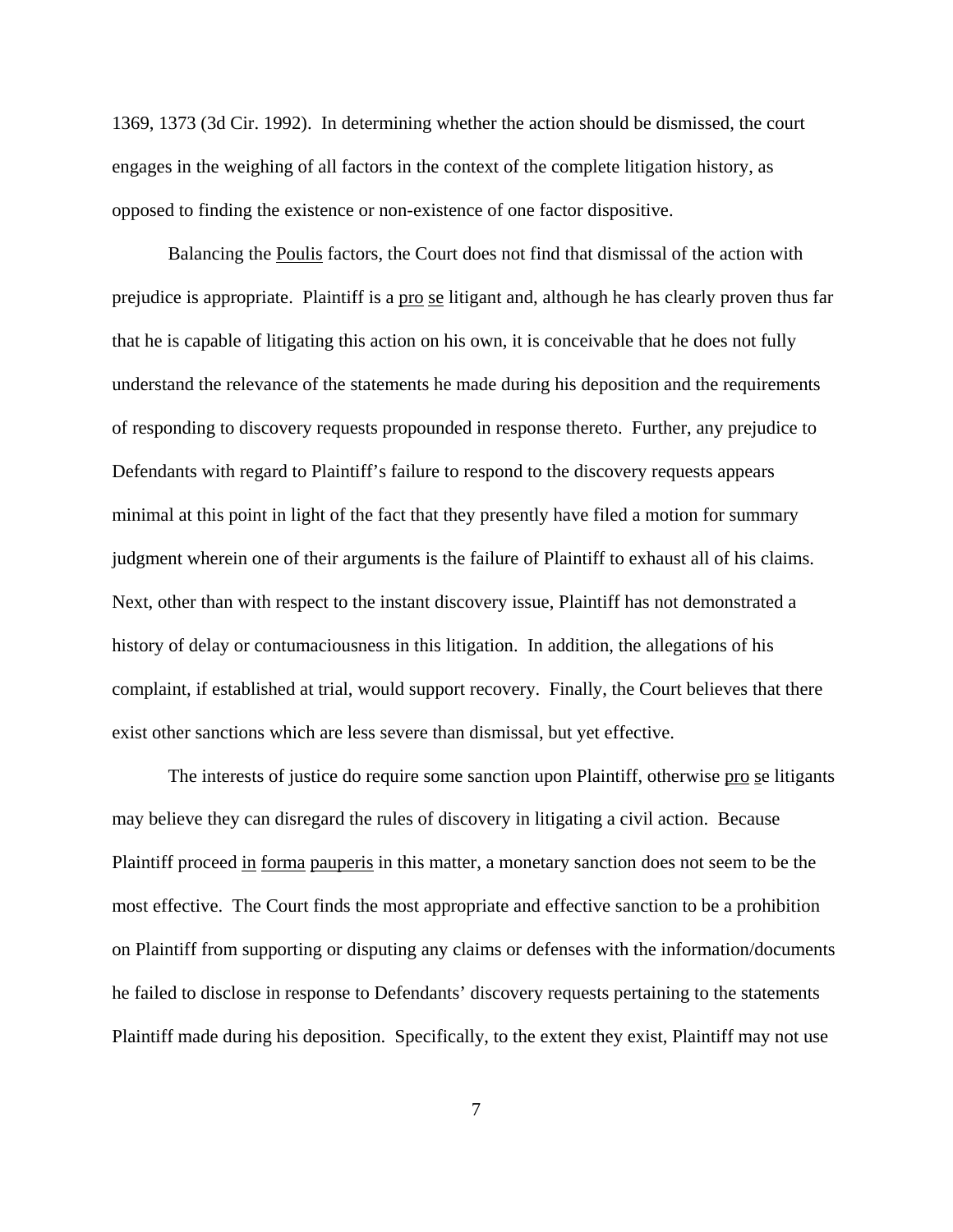(1) any information/documents pertaining to (1) any investigation conducted by his sister regarding his claims against Defendants and (2) any letters he wrote to prison staff with regard to a grievance he allegedly filed in November of 2003, pertaining to his excessive force claim. An appropriate Order follows.